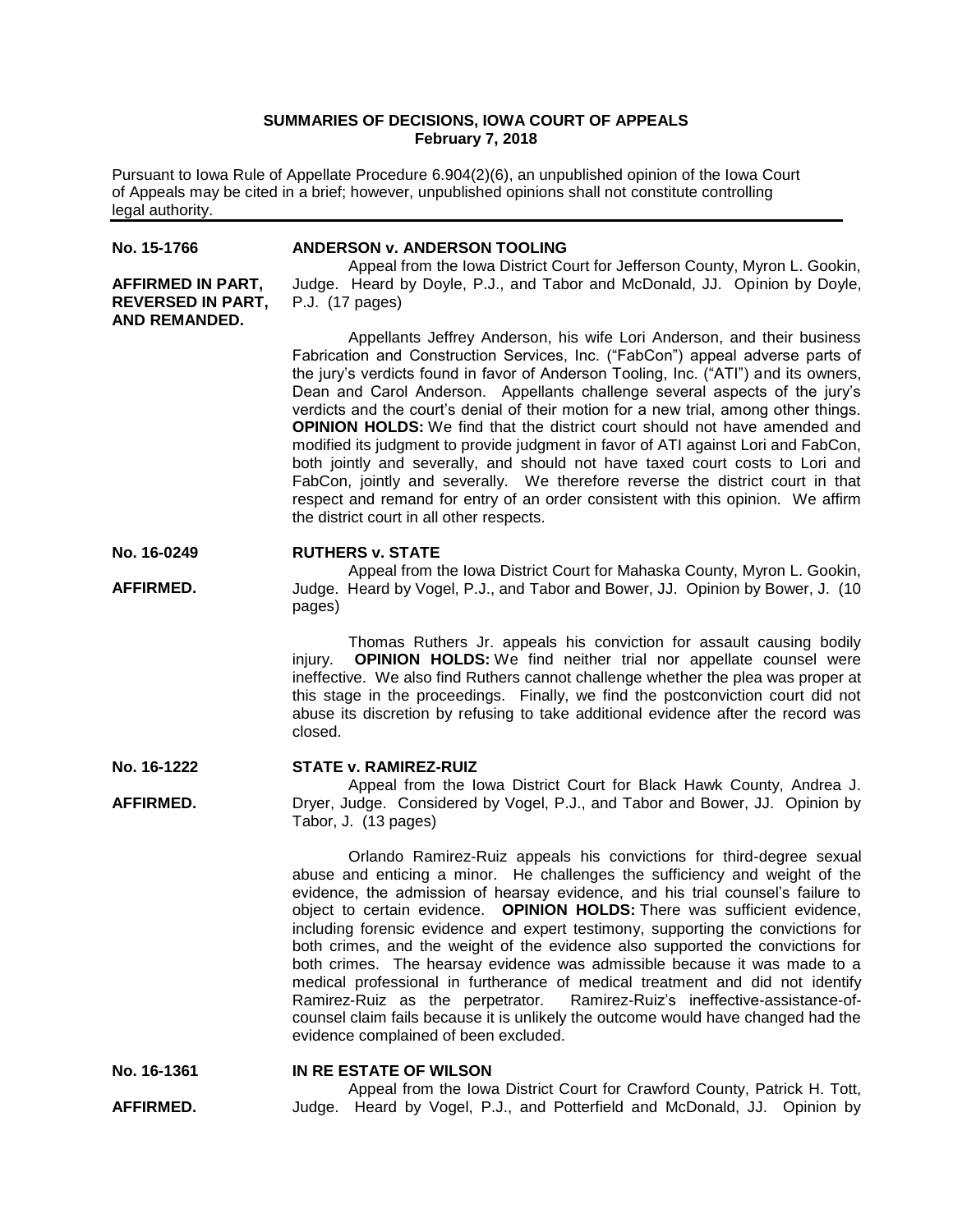### McDonald, J. (8 pages)

David Wilson appeals a district court order granting summary judgment on his petition for a declaratory judgment. He contends a genuine issue of material fact existed and the court therefore erred in granting summary judgment. He alternatively argues the district court abused its discretion in declining to reserve ruling pending further discovery. **OPINION HOLDS:** We affirm the district court's denial of David's motion to reserve ruling pending further discovery and grant of summary judgment in favor of the appellees.

**No. 16-1451**

**AFFIRMED.**

### **ALLGOOD v. BARNES**

Appeal from the Iowa District Court for Polk County, Eliza J. Ovrom, Judge. Considered by Vogel, P.J., Tabor, J., and Goodhue, S.J. Opinion by Goodhue, S.J. (2 pages)

Jesse Barnes Sr. appeals a protective order requiring supervised visitation with his children. **OPINION HOLDS:** Having reviewed the record, we determine the case should be affirmed without opinion, pursuant to Iowa Rule of Appellate Procedure 6.1203(a) ("A judgment of the district court is correct") and (d) ("No error of law appears").

#### **No. 16-1525 STATE v. NEWTON**

# **REVERSED IN PART**

# **AND REMANDED.**

Appeal from the Iowa District Court for Ringgold County, Dustria A. Relph, Judge. Considered by Vogel, P.J., and Potterfield and Mullins, JJ. Opinion by Vogel, P.J. (14 pages)

Timothy Newton appeals his convictions for operating while intoxicated (OWI), second offense, and child endangerment. He claims his OWI conviction must be reversed because the jury was instructed on the "any amount of a controlled substance" alternative in Iowa Code section 321J.2(1)(c) (2014), and this alternative is unconstitutionally vague and violates his due process rights. He also claims his stipulation to his prior OWI offense was invalid because it was not knowingly and voluntarily entered. Finally, he claims his sentence must be vacated and this case remanded for a new sentencing hearing because the court considered unproven offenses when determining his sentence. **OPINION HOLDS:** We affirm Newton's OWI conviction as we conclude section 321J.2(1)(c) is not unconstitutionally vague and is rationally related to the purpose of the OWI statute. However, because Newton was not afforded a proper colloquy when stipulating to his prior conviction, we reverse his conviction and sentence for OWI, second offense, and remand this case for proceedings consistent with this opinion. Because of this reversal, we need not address the claims he makes regarding his sentencing hearing.

**No. 16-1659**

**AFFIRMED.**

# **NEWMAN v. STATE**

Appeal from the Iowa District Court for Pottawattamie County, James M. Richardson, Judge. Considered by Danilson, C.J., and Doyle and Mullins, JJ. Opinion by Danilson, C.J. (2 pages)

Steward Newman appeals from the denial of his application for postconviction relief in which he contends his trial counsel was ineffective in not adequately advising Newman concerning the waiver of his right to a jury trial, allowing him to conditionally waive his right to a speedy trial, failing to seek dismissal of the case on speedy-trial grounds, not calling certain witnesses, and failing to suppress Newman's statement. **OPINION HOLDS:** We find the district court addressed all the issues, properly applied the law, and we adopt its findings and reasons as our own. We therefore affirm.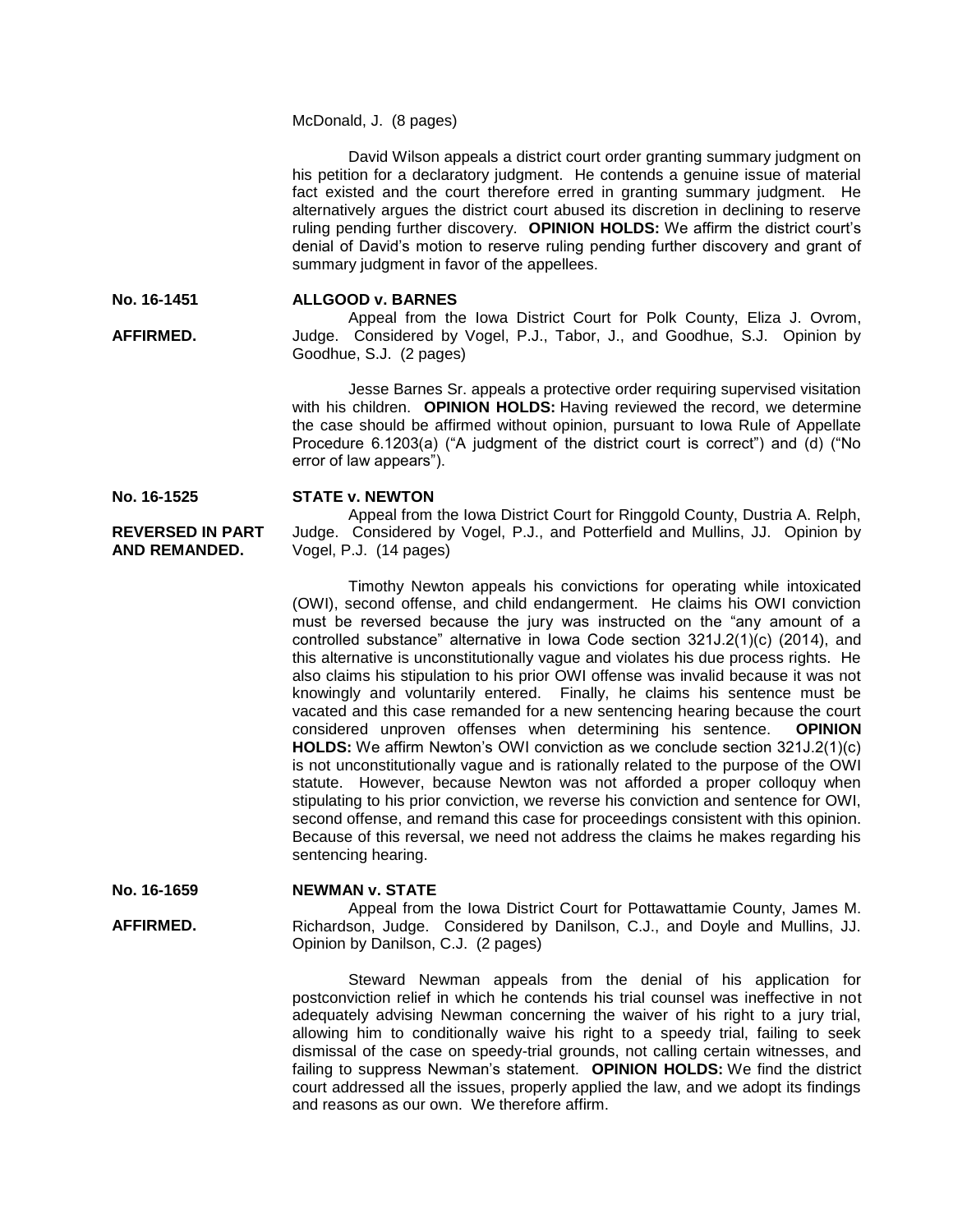**No. 16-1695**

### **STATE v. RUNNER**

**AFFIRMED IN PART AND REMANDED.**

Appeal from the Iowa District Court for Poweshiek County, Annette J. Scieszinski, Judge. Considered by Vogel, P.J., Tabor, J., and Carr, S.J. Opinion by Carr, S.J. (10 pages)

A defendant challenges his convictions and sentences for assault with intent to inflict serious injury and criminal mischief in the second degree as a habitual offender. He argues the trial court failed to state sufficient reasons for his sentence, insufficient evidence was presented as to the valuation of the victim's vehicle, his trial counsel was ineffective for failing to object to a jury instruction about valuation and for failing to present evidence at trial on valuation, and the trial court erred in ordering restitution concerning the vehicle. **OPINION HOLDS:** We remand for resentencing to allow the trial court to state its reasons for sentencing on the record. Sufficient evidence supports this conviction, and we affirm on that point. We preserve the claims of ineffective assistance for possible postconviction relief due to an inadequate record. The trial court did not err in ordering restitution given the evidence presented to it.

**No. 16-1978 DIXON v. STATE**

**AFFIRMED.** Appeal from the Iowa District Court for Polk County, Michael D. Huppert, Judge. Considered by Danilson, C.J., and Vaitheswaran and Bower, JJ. Opinion by Vaitheswaran, J. (6 pages)

> Lance Dixon, a postconviction relief applicant whose conviction became final four years before *Heemstra v*. *State*, 721 N.W.2d 549, 558 (Iowa 2006), was decided, appeals the summary disposition of his fourth postconviction relief application. He argues a recent United States Supreme Court opinion requires retroactive application of *Heemstra*. **OPINION HOLDS:** Because Dixon did not file his fourth postconviction application within the implied limitations period of three years from the *Heemstra* decision, his application was time-barred and the postconviction court could not reach the retroactivity claim. We therefore affirm.

#### **No. 16-1981 STATE v. SHORTER**

**AFFIRMED.**

Appeal from the Iowa District Court for Polk County, Paul D. Scott, Judge. Considered by Danilson, C.J., and Vaitheswaran and Bower, JJ. Opinion by Vaitheswaran, J. (4 pages)

Raymond Allen Shorter appeals his conviction for second-degree robbery following a jury trial. He challenges the sufficiency of the evidence supporting the jury's finding of guilt. **OPINION HOLDS:** Substantial evidence supports the jury's finding of guilt. We affirm Shorter's conviction for second-degree robbery.

#### **No. 16-2011 STATE v. SHAFER**

**AFFIRMED.** Appeal from the Iowa District Court for Mahaska County, Lucy J. Gamon, Judge. Considered by Doyle, P.J., and Tabor and McDonald, JJ. Opinion by Doyle, P.J. (3 pages)

> Derrick Shafer appeals his conviction for sexual abuse in the second degree, claiming the trial court erred in failing to grant a motion to strike a juror for cause. **OPINION HOLDS:** Because Shafer did not identify an additional juror who the defense sought to remove from the jury through the exercise of an additional peremptory challenge and admits he can make no showing of actual prejudice, we affirm.

## **No. 16-2045 NACHAZEL FAMILY LIVING TRUST v. JKLM, INC.**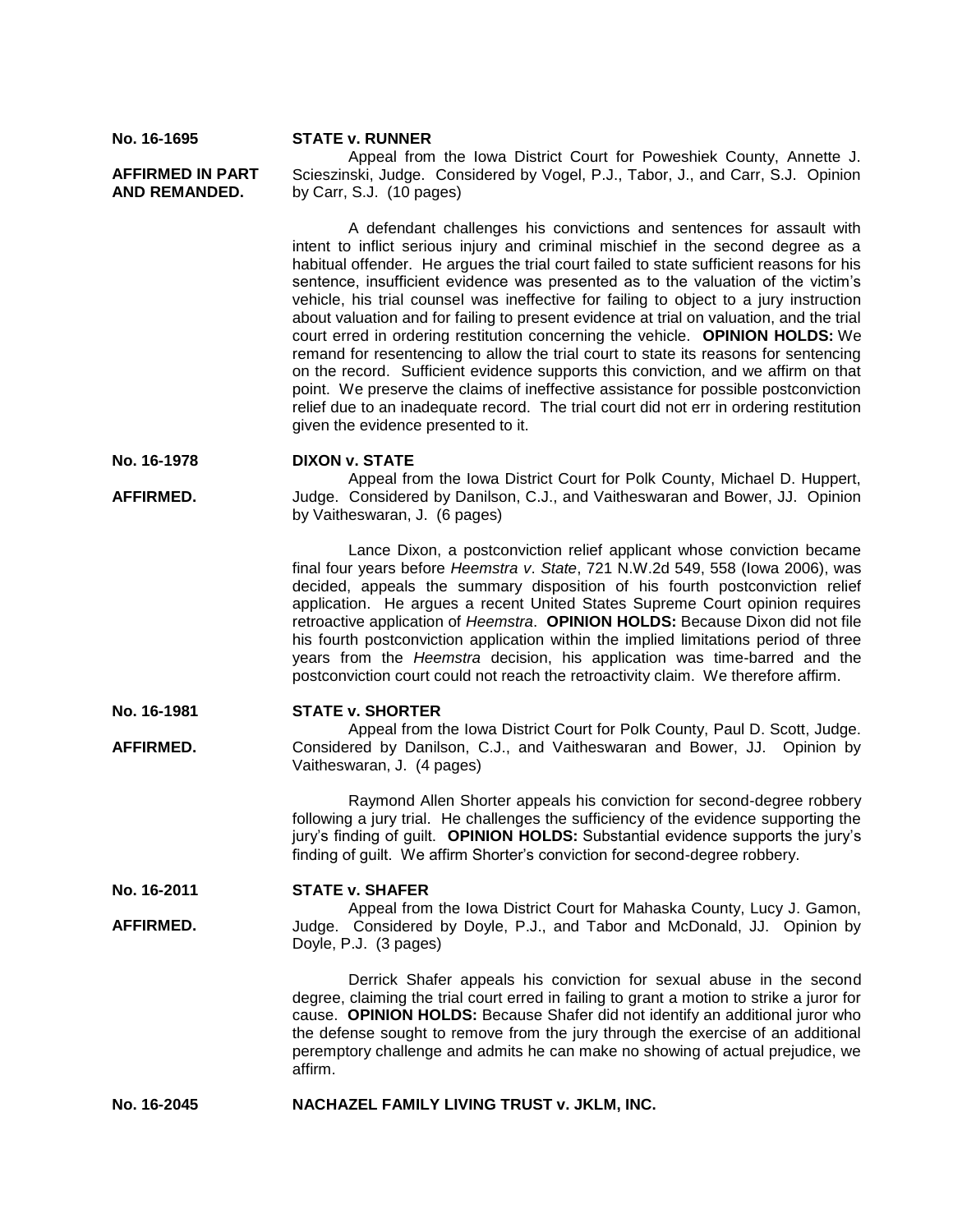**AFFIRMED.** Appeal from the Iowa District Court for Jones County, Ian K. Thornhill, Judge. Heard by Danilson, C.J., and Vaitheswaran and Bower, JJ. Opinion by Bower, J. (7 pages)

> The Laddie Nachzael Family Living Trust appeals the district court order finding the corporate veil of JKLM, Inc. should not be pierced. **OPINION HOLDS:** We find JKLM was undercapitalized but the corporation's finances were not co-mingled with the finances of its shareholders, and the corporation followed corporate formalities. We find the Trust was unable to prove the corporate veil should be pierced.

**No. 16-2083**

## **NEW MIDWEST RENTALS v. IOWA DEPARTMENT OF COMMERCE**

**DISTRICT COURT DECISION VACATED IN**  P.J. (17 pages) **PART; AGENCY**  Appeal from the Iowa District Court for Polk County, David N. May, Judge. Heard by Vogel, P.J., and Vaitheswaran and Potterfield, JJ. Opinion by Vogel,

**DECISION AFFIRMED.** New Midwest Rentals, LLC, d/b/a Des Moines Valero #204 (Valero) sought judicial review of the decision of the Iowa Department of Commerce Alcoholic Beverages Division (the ABD), which denied Valero's application to renew its retail beer permit. After the district court affirmed the ABD's action, Valero appeals, asserting (1) the district court erred in concluding the language of Iowa Code section 123.45 (2013) is unambiguous; (2) the ABD's interpretation of section 123.45 is irrational, illogical, and wholly unjustifiable; and (3) the ABD's denial of Valero's retail beer permit violates its equal protection and due process rights under both the Federal and Iowa Constitutions. **OPINION HOLDS:** We vacate that part of the district court's judicial review decision that held section 123.45 was unambiguous because that issue had already been resolved in an earlier judicial review decision. However, we affirm the ABD's remand decision in

this case in its entirety. Its interpretation of section 123.45, so as to prohibit a manufacturer of any type of alcoholic beverage from holding an ownership interest in a business that holds any type of alcoholic beverage retail license or permit, is not irrational, illogical, or wholly unjustifiable. We likewise find no constitutional violation in the ABD's denial of Valero's retail beer permit.

#### **No. 16-2150 STATE v. WYNN**

Appeal from the Iowa District Court for Polk County, Jeffrey D. Farrell, Judge. Considered by Danilson, C.J., and Doyle and Mullins, JJ. Opinion by Danilson, C.J. (12 pages)

Xavier Wynn appeals from his convictions following a jury trial for thirddegree sexual abuse, in violation of Iowa Code sections 709.1(1) and .4(1) (2016), and criminal mischief, in violation of sections 716.1 and .5. Wynn contends defense counsel rendered ineffective assistance by failing to object to jury instructions. Wynn also asserts there is insufficient evidence to establish the lack of consent necessary to sustain his conviction for third-degree sexual abuse and to establish the value of damaged property to support his third-degree-criminalmischief conviction. Wynn maintains defense counsel provided ineffective assistance in failing to move for judgment of acquittal on the particular insufficientevidence grounds raised on appeal. **OPINION HOLDS:** We find Wynn has not shown defense counsel provided ineffective assistance and affirm.

**No. 16-2220 STATE v. SMITH**

**AFFIRMED.**

**AFFIRMED.**

Appeal from the Iowa District Court for Keokuk County, Daniel P. Wilson, Judge. Considered by Vogel, P.J., and Tabor and Bower, JJ. Opinion by Bower, J. (5 pages)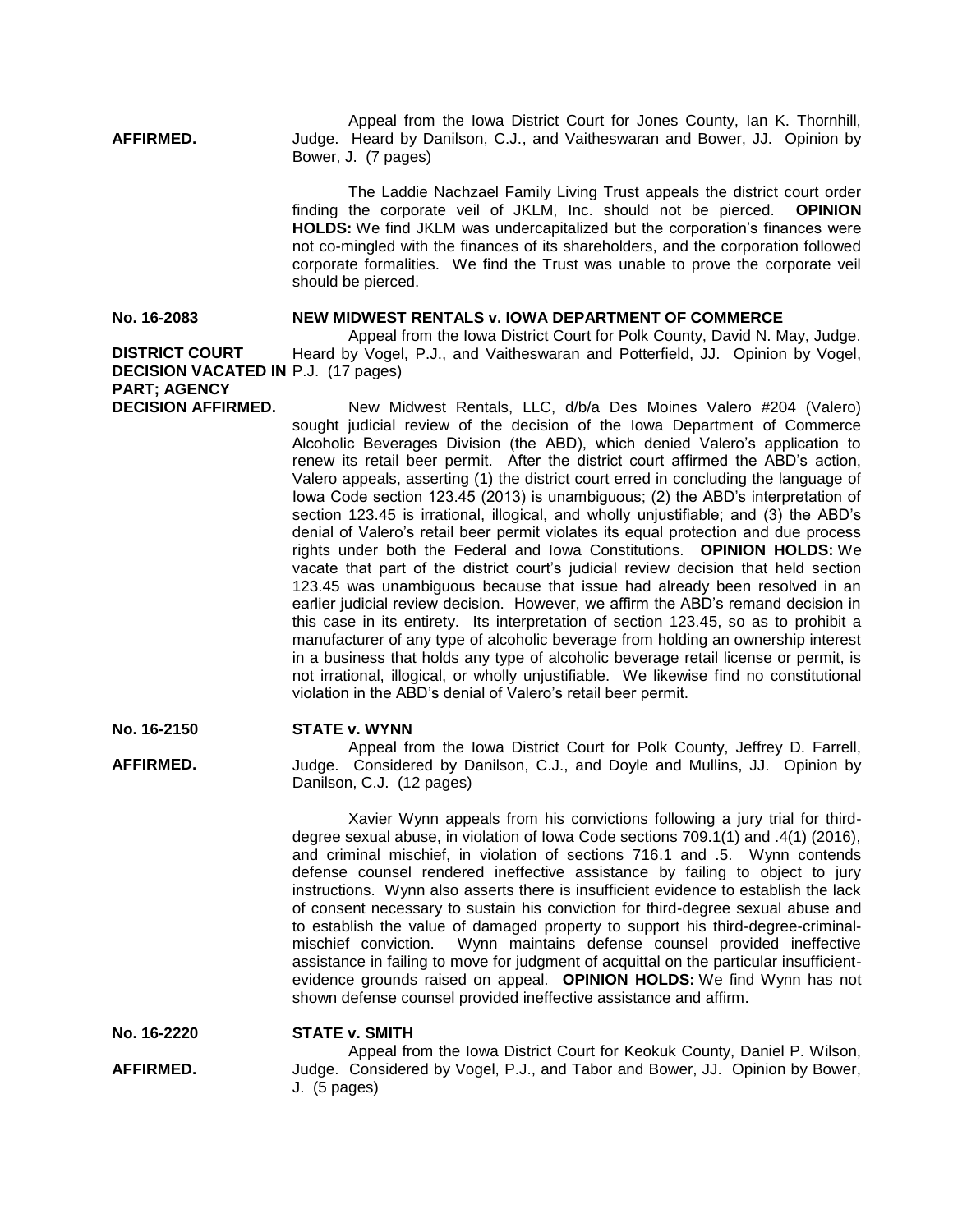Nathan Smith appeals his conviction for domestic assault. **OPINION HOLDS:** We find the district court properly admitted the evidence and preserve one of Smith's claims of ineffective assistance for postconviction review.

**No. 16-2224**

**AFFIRMED.**

**STRATFORD HOLDING v. CITY OF DES MOINES**

Appeal from the Iowa District Court for Polk County, Robert B. Hanson, Judge. Heard by Doyle, P.J., and Tabor and McDonald, JJ. Opinion by Tabor, J. (12 pages)

A convenience store appeals the district court's affirmation of a board of adjustment's denial of a zoning variance permitting the sale of spirits and the court's refusal to consider the board's prior variance decisions to determine if the denial was arbitrary and capricious. The convenience store also raises an equal protection claim. **OPINION HOLDS:** Because the store failed to present an equal protection claim to the district court, that claim is not preserved for appeal. Because the store presented no authority indicating the district court should have considered prior board of adjustment decisions, we decline to remand.

**No. 16-2229**

**AFFIRMED.**

**REVERSED ON APPEAL; AFFIRMED ON CROSS-APPEAL.** **IN RE MARRIAGE OF KRAGEL** Appeal from the Iowa District Court for Ida County, Duane E. Hoffmeyer, Judge. Heard by Danilson, C.J., and Vogel and Potterfield, JJ. Opinion by Danilson, C.J. (10 pages)

Randall Kragel appeals the district court's ruling denying his petition for the modification of a dissolution decree. He contends (1) the district court applied an incorrect modification standard and erred in failing to find a material change in circumstances to support modification and (2) the district court's ruling effectually modified the property-distribution provisions of the original decree. Leisha Kragel cross-appeals the same ruling which denied her request for attorney fees in the modification proceeding. Both parties request an award of appellate attorney fees. **OPINION HOLDS:** On appeal, we reverse the district court and modify Randall's spousal-support obligation. On cross-appeal, we affirm the denial of Leisha's request for trial attorney fees. We decline to award appellate attorney fees to either party.

#### **No. 17-0100 MUMMAU v. ESTATE OF KRAUS**

Appeal from the Iowa District Court for Clayton County, David P. Odekirk, Judge. Considered by Vogel, P.J., Bower, J., and Scott, S.J. Opinion by Bower, J. (8 pages)

Vincent Mummau appeals the district court's decision granting summary judgment to defendants on his petition to set aside a sheriff's sale of farmland. **OPINION HOLDS:** We find no error in the district court's conclusion Mummau had an equitable interest in the farmland, which was subject to a judgment lien. Also, we find no error in the district court's conclusion Mummau's claims concerning the adequacy of the sale price were moot, as the one-year statutory redemption period had expired. We affirm the district court decision granting summary judgment.

#### **No. 17-0119 IN RE D.M.**

**AFFIRMED.** Appeal from the Iowa District Court for Scott County, Christine Dalton Ploof, District Associate Judge. Considered by Vogel, P.J., and Potterfield and Mullins, JJ. Opinion by Potterfield, J. (5 pages)

> The juvenile, D.M., appeals her adjudication as a delinquent, which was based on the court's findings she committed the delinquent acts of robbery in the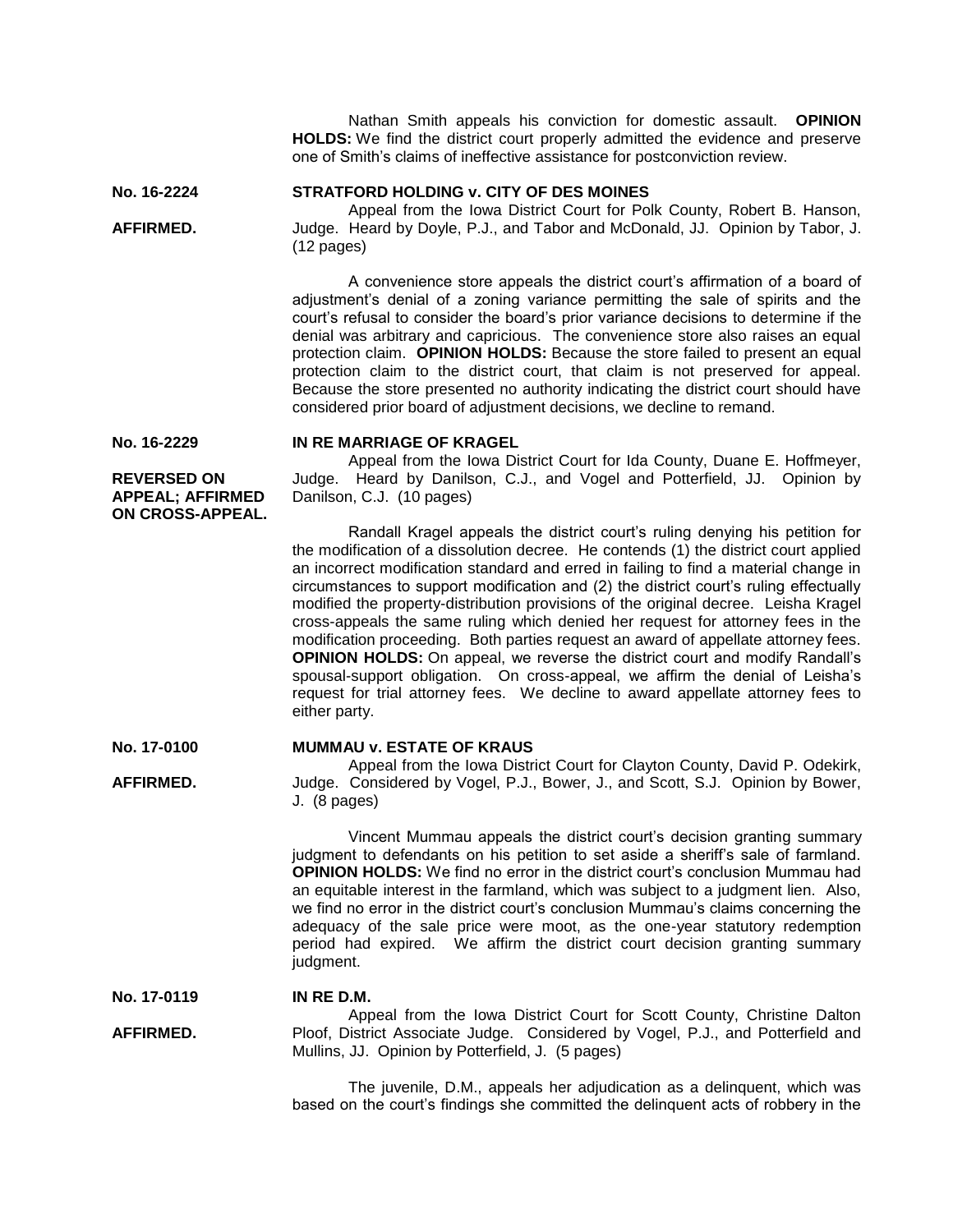first degree and willful injury resulting in bodily injury. She maintains there was insufficient evidence to support the court's findings, arguing there was no evidence she "intended to steal the property of [the victim] or . . . had the intent to assault or harm [the victim] in any way." **OPINION HOLDS:** We affirm the juvenile court's adjudication of D.M. as a delinquent based on the findings she committed both delinquent acts of willful injury causing bodily injury and robbery in the first degree.

**No. 17-0124**

**AFFIRMED.**

**AFFIRMED.**

### **CARMICHAEL v. PHILPOTT**

Appeal from the Iowa District Court for Taylor County, John D. Lloyd, Judge. Considered by Vaitheswaran, P.J., and Potterfield and McDonald, JJ. Opinion by Potterfield, J. (9 pages)

Stacy Anderson (formerly known as Stacy Philpott) appeals from the district court's ruling on the petition to modify, which placed physical care of the parties' minor child with the father, Clinton Carmichael. On appeal, Stacy maintains the district court improperly considered testimony from the guardian ad litem (GAL) over her objection. She also maintains the court erred in its determination that a substantial change in circumstances warranting modification had taken place. **OPINION HOLDS:** Because Stacy failed to object to the testimony of the GAL, we have not considered this argument; the court did not abuse its discretion in admitting the GAL's report as a sanction for Stacy's willful disregard of discovery orders.Because there has been a substantial change in circumstances since the entry of the 2014 modification, we affirm.

#### **No. 17-0153 JACKSON v. STATE**

Appeal from the Iowa District Court for Polk County, Robert J. Blink and William P. Kelly, Judges. Considered by Vogel, P.J., and Potterfield and Mullins, JJ. Opinion by Mullins, J. (4 pages)

Andrew Jackson appeals the dismissal of his third application for postconviction relief (PCR). He contends our supreme court's decision in *State v. Robinson*, 859 N.W.2d 464 (Iowa 2015), amounted to a substantive change in the law exempting him from the statute of limitations contained in Iowa Code section 822.3 (2015). **OPINION HOLDS:** We repeat our position that *Robinson* did not announce a new rule of law but merely clarified existing law. Jackson's application was untimely, and he is not exempted from the statute of limitations. We therefore affirm the dismissal of Jackson's PCR application.

#### **No. 17-0184 STATE v. TAYLOR**

**AFFIRMED.** Appeal from the Iowa District Court for Pottawattamie County, Richard H. Davidson and James S. Heckerman, Judges. Considered by Vogel, P.J., Bower, J., and Mahan, S.J. Opinion by Mahan, S.J. (11 pages)

> Jackie B. Taylor appeals following convictions for six counts of sexual abuse in the third degree involving two alleged victims, S.Z. and C.W., and three counts of lascivious conduct with a minor, S.Z. Taylor argues the court abused its discretion in consolidating the cases involving the different minors, trial counsel was ineffective in numerous respects, and the sentence imposed was illegal and an abuse of discretion. **OPINION HOLDS:** Because we find no abuse of discretion in the court allowing the cases to be tried together, the record is not adequate to address the ineffectiveness claims, and the sentencing challenges are not ripe for review at this time, we affirm the convictions.

**No. 17-0190 JUDGMENT REVERSED** District Associate Judge. Considered by Doyle, P.J., and Tabor and McDonald, **STATE v. ALLIE** Appeal from the Iowa District Court for Boone County, Paul G. Crawford,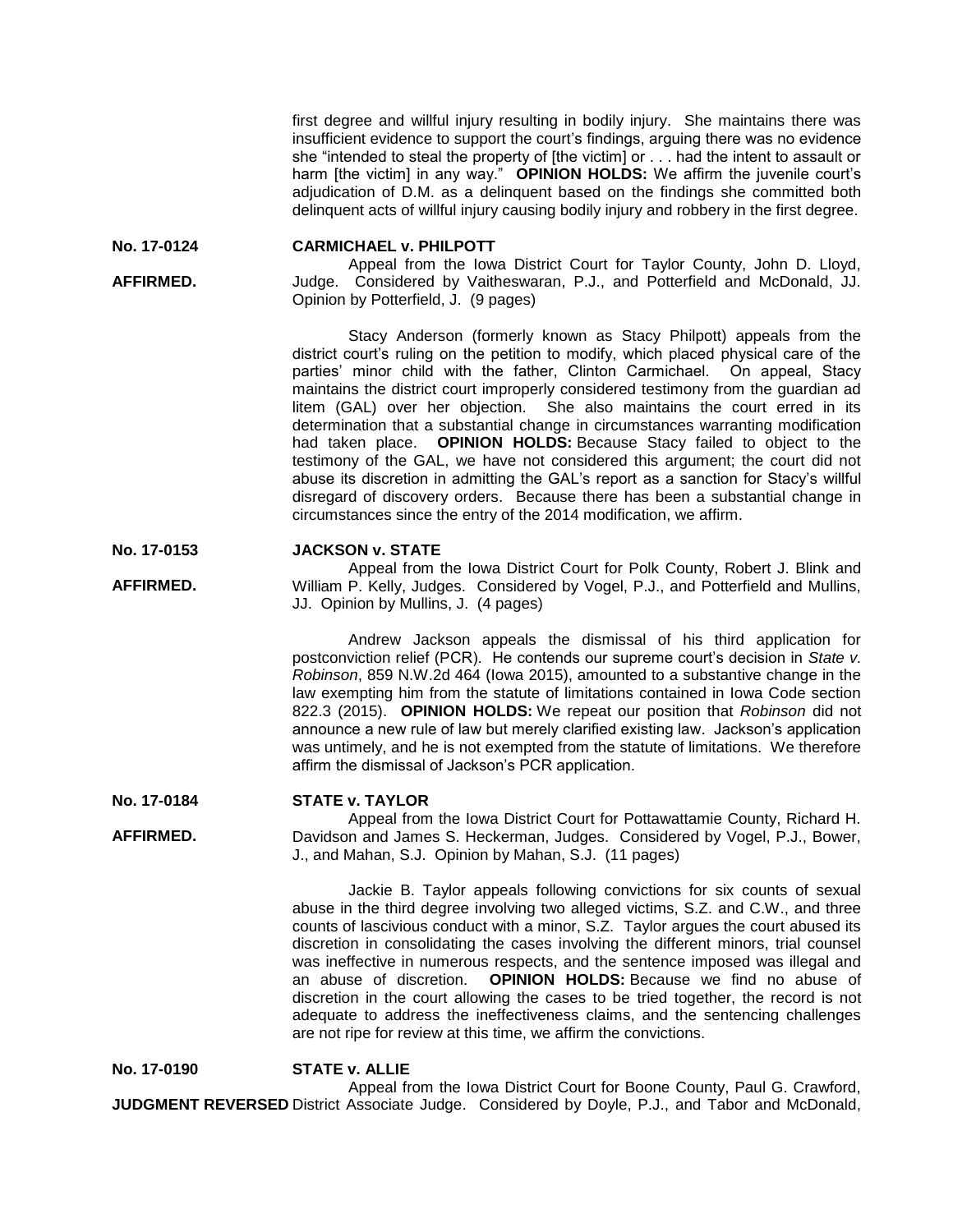# **IN PART AND REMANDED.**

### JJ. Opinion by McDonald, J. (15 pages)

Michael Allie challenges his conviction and sentence for possession of methamphetamine. He challenges the sufficiency of the evidence supporting his conviction, argues the district court abused its discretion in denying his motion for new trial, argues his trial counsel was ineffective, and contends the colloquy related to a habitual offender enhancement was inadequate. **OPINION HOLDS:** We find no merit in Allie's first two contentions and preserve his ineffective assistance claims for postconviction relief. We find the habitual offender colloquy was insufficient to establish Allie's stipulations were knowing and voluntary and reverse and remand for a hearing on the prior convictions.

## **No. 17-0209**

### **CONVICTION AND SENTENCE VACATED AND REMANDED.**

Appeal from the Iowa District Court for Lee County, John G. Linn, Judge. Considered by Vaitheswaran, P.J., and Potterfield and McDonald, JJ. Opinion by McDonald, J. (14 pages)

Marcus Banes challenges his conviction and sentence for burglary, theft, and ongoing criminal conduct. He argues there is insufficient evidence supporting his convictions and claims his counsel was ineffective for failing to object to hearsay testimony. **OPINION HOLDS:** There is sufficient evidence to support the burglary and theft convictions given the accomplice testimony, physical evidence, and corroborating witnesses. The ineffective assistance of counsel argument is equally unpersuasive. However, the evidence is insufficient as a matter of law to support a conviction for ongoing criminal conduct. We vacate Banes's conviction and sentence for ongoing criminal conduct and remand this matter for entry of dismissal with prejudice of the charge. We affirm Banes's other convictions.

**No. 17-0267**

**APPEALS.**

**AFFIRMED ON BOTH** 

### **NESTLÉ USA v. CONELL**

**STATE v. BANES**

Appeal from the Iowa District Court for Polk County, Bradley McCall, Judge. Heard by Vaitheswaran, P.J., and Doyle and Bower, JJ. Opinion by Vaitheswaran, J. (10 pages)

An employer challenges the district court's reversal of the workers' compensation commissioner's denial of a passive prosthetic hand along with other aspects of the commissioner's decision. The employee cross-appeals and challenges the weeks used by the commissioner to calculate his weekly benefit rate. **OPINION HOLDS:** We affirm the district court's judicial review ruling, which reversed the commissioner's denial of the passive prosthetic hand but otherwise affirmed the commissioner's decision. Nestle must provide Conell with a passive prosthetic hand.

**No. 17-0276 LARIMER v. STATE**

**AFFIRMED.**

Appeal from the Iowa District Court for Polk County, Jeanie K. Vaudt, Judge. Considered by Vogel, P.J., and Potterfield and Mullins, JJ. Opinion by Vogel, P.J. (3 pages)

An applicant appeals the district court's summary dismissal of his application for postconviction relief. **OPINION HOLDS:** Because we decline to override the statutory limitations set forth in Iowa Code section 822.3, we affirm.

**No. 17-0315 STATE v. ALLEN**

**AFFIRMED.** Appeal from the Iowa District Court for Marion County, Terry R. Rickers, Judge. Considered by Vogel, P.J., and Tabor and Bower, JJ. Opinion by Tabor, J. (5 pages)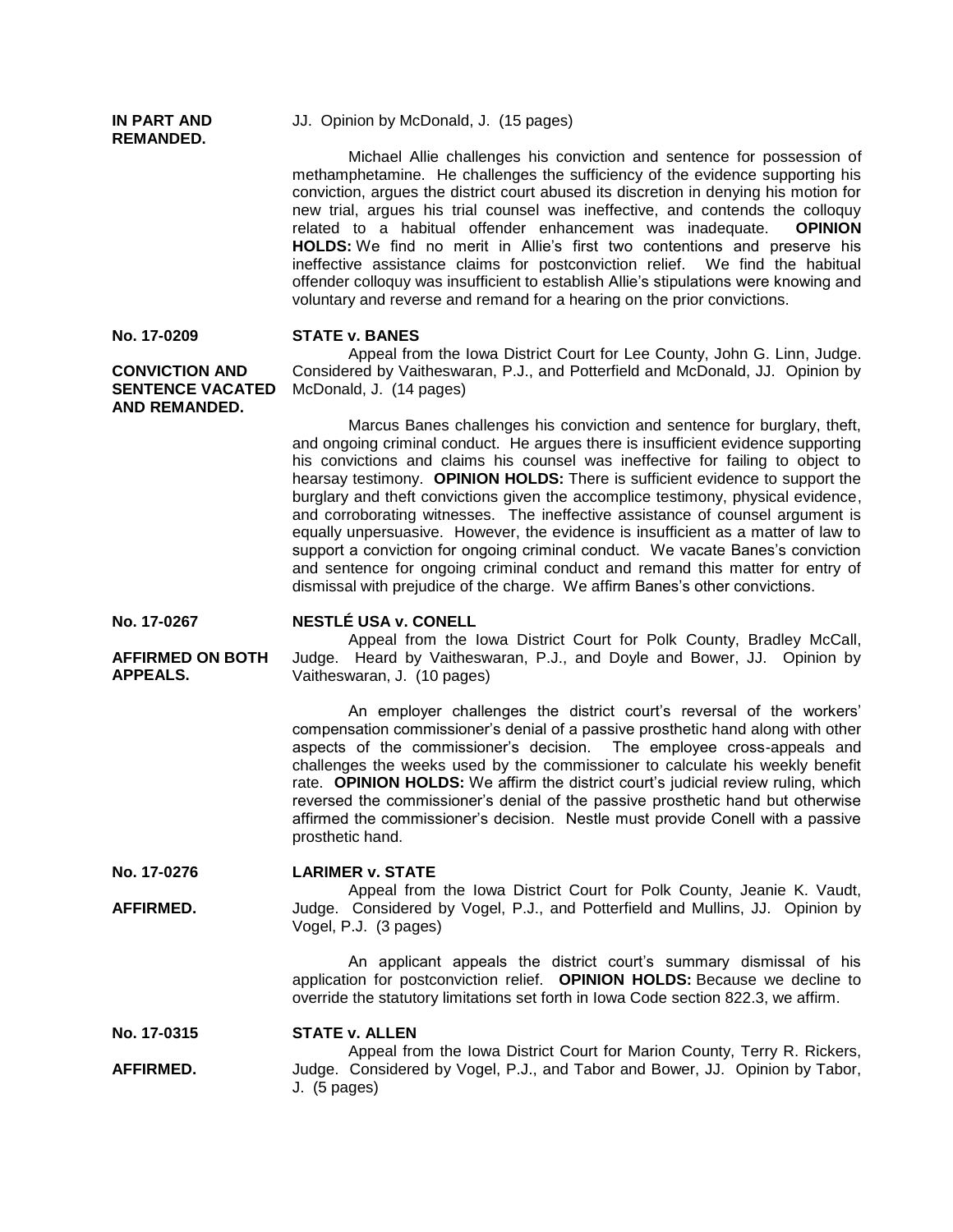Laura Ann Allen appeals her conviction for assault causing bodily injury. She argues the State failed to present substantial evidence to rebut her selfdefense claim. **OPINION HOLDS:** Based on the evidence presented, including Allen's statements to police indicating she wished to inflict physical harm on the victim, the jury could reasonably reject Allen's self-defense claim.

**No. 17-0318 GOODE v. STATE**

**AFFIRMED.** Appeal from the Iowa District Court for Des Moines County, John G. Linn, Judge. Considered by Doyle, P.J., and Tabor and McDonald, JJ. Opinion by McDonald, J. (2 pages)

> DeAndre Goode appeals the denial of his application for postconviction relief. He contends his postconviction counsel provided ineffective assistance by failing to fully develop the record to prove his claim that he had newly discovered evidence supporting his alibi defense. **OPINION HOLDS:** Goode does not raise an appropriate statutory ineffective assistance challenge. There is no constitutional right to the effective assistance of postconviction counsel. We affirm the denial of his application.

**No. 17-0325 IN RE MARRIAGE OF CARTER**

**AFFIRMED.** Appeal from the Iowa District Court for Black Hawk County, Joel A. Dalrymple, Judge. Considered by Danilson, C.J., and Doyle and Mullins, JJ. Opinion by Danilson, C.J. (4 pages)

> Jason Carter appeals the child custody provisions of the decree dissolving his marriage to Danielle Carter. He objects to the order of joint legal custody and the placement of the parties' three children in Danielle's physical care. **OPINION HOLDS:** In both a pretrial stipulation and in a posttrial statement, Jason agreed to joint legal custody. Because this issue was not raised in the district court, we do not consider it now. Jason also argues the children should have been placed in his physical care. Having reviewed the record and the trial court's findings of fact and credibility assessments, we find no reason to disturb the ruling in any way.

#### **No. 17-0330 STATE v. MABIOR**

Appeal from the Iowa District Court for Polk County, Gregory D. Brandt, District Associate Judge. Considered by Danilson, C.J., Bower, J., and Goodhue, S.J. Opinion by Goodhue, S.J. (4 pages)

Emmanuel Mabior appeals his conviction for aggravated theft. **OPINION HOLDS:** The district court denied Mabior's motion to dismiss on the basis of the State's violation of the applicable speedy-trial requirements. There was good cause for the delay, and the motion to dismiss was correctly denied. We affirm the decision of the district court.

**No. 17-0351**

**AFFIRMED.**

**AFFIRMED.**

**STATE v. MCINTIRE**

Appeal from the Iowa District Court for Boone County, Steven J. Oeth, Judge. Considered by Vogel, P.J., Bower, J., and Blane, S.J. Opinion by Bower, J. (9 pages)

Jacob McIntire appeals his conviction for possession of a controlled substance (methamphetamine) with intent to deliver. **OPINION HOLDS:** We find the tenant of the apartment, where McIntire was a casual houseguest, voluntarily consented to a search of the apartment, where McIntire had possession of baggies of methamphetamine in plain view. We conclude the district court properly denied McIntire's motion to suppress. We affirm his conviction for possession of a controlled substance (methamphetamine) with intent to deliver.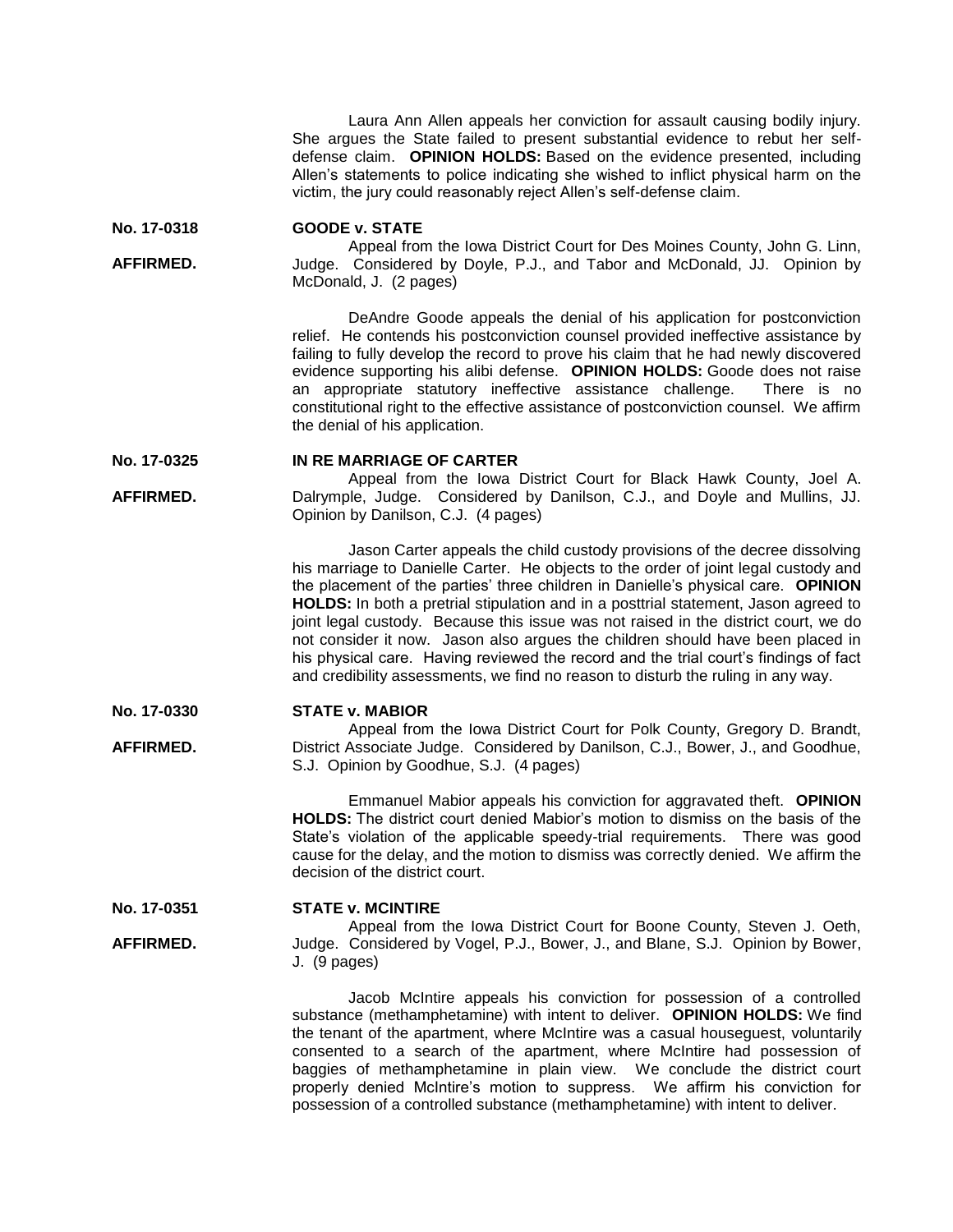**No. 17-0353 AFFIRMED. STATE v. HARMON** Appeal from the Iowa District Court for Scott County, Christine Dalton and Cheryl Traum, District Associate Judges. Considered by Danilson, C.J., and

Doyle and Mullins, JJ. Opinion by Danilson, C.J. (5 pages)

Lawrence Harmon appeals from his conviction by written guilty plea to driving while barred as a habitual offender, in violation of Iowa Code sections 321.555 and .561 (2016). Harmon maintains there is not a factual basis for the plea because the record does not sufficiently establish the prior offenses giving rise to Harmon's habitual-offender status and because the State did not show Harmon was represented by counsel or validly waived counsel during the prior offenses. Harmon asserts defense counsel rendered ineffective assistance of counsel in failing to file a motion in arrest of judgment to challenge the deficiencies. **OPINION HOLDS:** We conclude the record contains a factual basis for the plea and, thus, defense counsel did not render ineffective assistance. Harmon's remaining claim is an improper collateral attack and has no merit.

#### **No. 17-0438 IN RE MARRIAGE OF BARRETT**

**AFFIRMED AS MODIFIED.** Appeal from the Iowa District Court for Polk County, Mary Pat Gunderson, Judge. Considered by Vogel, P.J., and Tabor and Bower, JJ. Opinion by Bower, J. (12 pages)

> Dirk Sterling Barrett appeals various provisions of the district court's decree dissolving his marriage to Jaime Jo Barrett. **OPINION HOLDS:** We find the district court properly divided the parties' assets and debts. With the exception of the distribution of some premarital items and a minor change to visitation and child support, the district court ruling is affirmed as modified.

#### **No. 17-0508 STATE v. HARRISON**

**AFFIRMED.** Appeal from the Iowa District Court for Story County, Steven P. Van Marel, District Associate Judge. Considered by Vogel, P.J., and Potterfield and Mullins, JJ. Opinion by Potterfield, J. (4 pages)

> Jennelle Harrison appeals her sentence following a guilty plea to operating while intoxicated. Harrison claims the district court abused its discretion in failing to consider mitigating factors. **OPINION HOLDS:** We find the district court did not abuse its discretion and affirm the sentence imposed.

#### **No. 17-0533 STATE v. TRAN**

**AFFIRMED.**

Appeal from the Iowa District Court for Scott County, Mary E. Howes, Judge. Considered by Danilson, C.J., and Doyle and Mullins, JJ. Opinion by Danilson, C.J. (3 pages)

Thuan Dinh Tran was convicted following a jury trial for the sexual abuse in the second degree of a nine-year-old child. On appeal, Tran contends his trial counsel was constitutionally ineffective in failing to object to the testimony of an expert witness as indirectly vouching for the credibility of the child. **OPINION HOLDS:** Finding no breach of duty in counsel's failure to object, Tran's ineffectiveness claim fails. We therefore affirm the conviction.

#### **No. 17-0559 SAVARY v. MURDACH**

**AFFIRMED.** Appeal from the Iowa District Court for Woodbury County, Edward A. Jacobson, Judge. Considered by Vaitheswaran, P.J., Bower, J., and Blane, S.J. Opinion by Blane, S.J. (5 pages)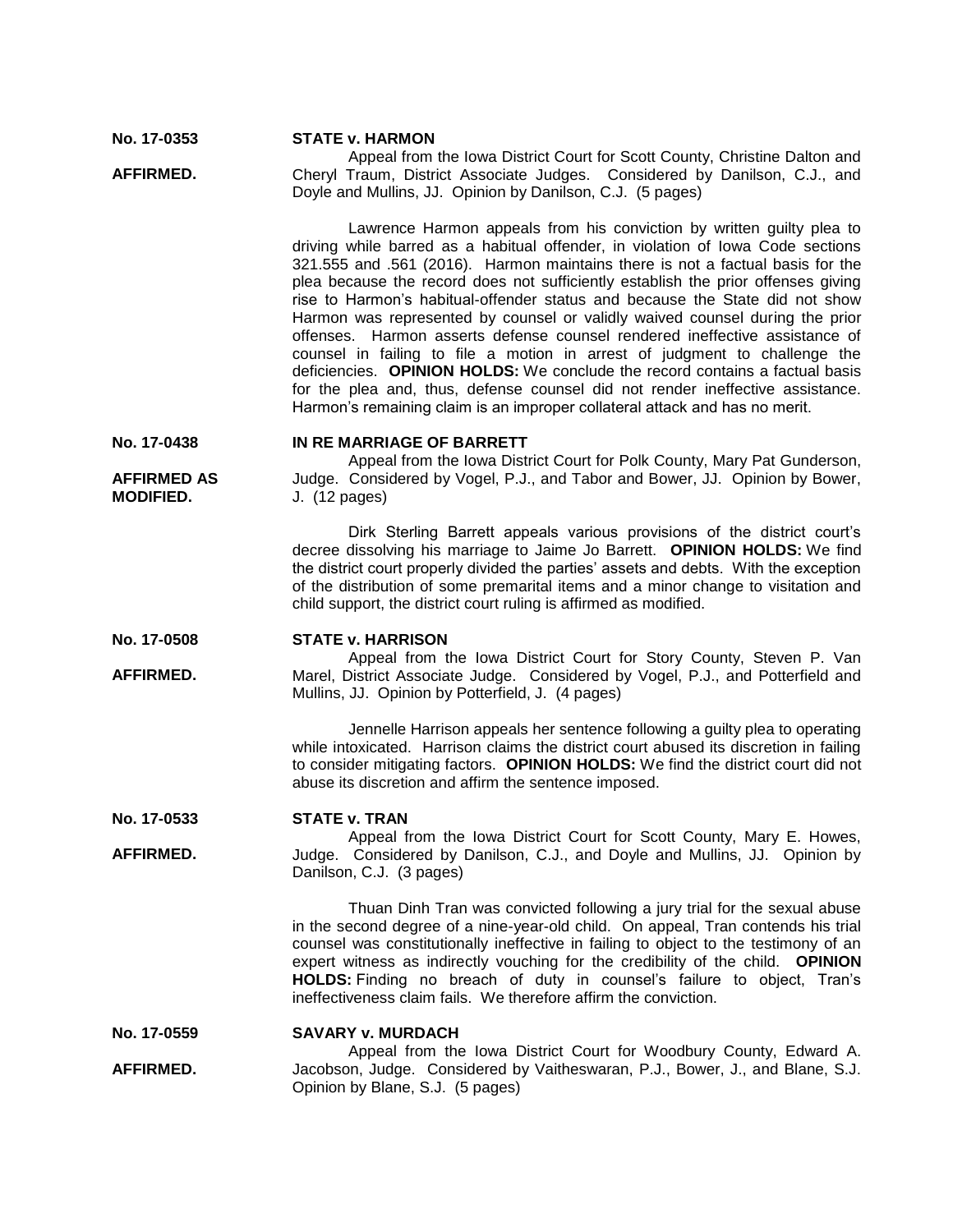Elisabeth Murdach appeals the physical-care provision of the district court's decree, which provided joint physical care of the minor child, N.T., to Elisabeth and the child's father, Jeffrey Savary. Elisabeth maintains the court should have given her physical care of the minor child and asks for an award of appellate attorney fees. Jeffrey asks that we affirm the district court's shared-care provision and award him appellate attorney fees. **OPINION HOLDS:** Upon our de novo review, we conclude that joint physical care is in the best interest of this child, and we affirm. We decline to award either party appellate attorney fees.

#### **No. 17-0616 STATE v. DISTRICT COURT**

**WRIT ANNULLED.**

**AFFIRMED.**

**AFFIRMED.**

Certiorari to the Iowa District Court for Polk County, Odell G. McGhee II, District Associate Judge. Considered by Vogel, P.J., and Tabor and Bower, JJ. Opinion by Tabor, J. Special Concurrence by Vogel, P.J. (12 pages)

In this certiorari action, the State argues a district court does not have the authority to substitute community service for jailhouse room-and-board fees when the county sheriff did not request the fees be classified as restitution. **OPINION HOLDS:** Because the county attorney classified the fees as "court debt," the district court was authorized under Iowa Court Rule 26.4(2) to substitute community service since the defendant did not have the ability to pay the entire amount of his court debt. **SPECIAL CONCURRENCE ASSERTS:** I concur in the result, but write separately to note Iowa Court Rule 26.4, adopted in 2013, appears to conflict with the "guidance" provided by our supreme court's decision in *State v. Abrahamson*, 696 N.W.2d 589 (Iowa 2005), and Iowa Code section 356.7(3) (2015). While the sheriff was granted a judgment for the room-and-board fees, the district court later converted a portion of this judgment to community service under rule 26.4 without giving the sheriff notice or an opportunity to be heard. Rule 26.4 renders the judgment granted by section 356.7(3) voidable based on the district court's discretion.

#### **No. 17-0650 STATE v. BENSON**

Appeal from the Iowa District Court for Woodbury County, Jeffrey L. Poulson, Judge. Considered by Danilson, C.J., and Doyle and Mullins, JJ. Opinion by Danilson, C.J. (9 pages)

Owen Benson appeals from his convictions for assault causing bodily injury and child endangerment, challenging the sufficiency of the evidence his conduct was not legal corporal punishment and the jury instructions given. **OPINION HOLDS:** Finding substantial evidence to support the convictions and no error in the instructions given, we affirm.

#### **No. 17-0722 STATE v. COSSOM**

Appeal from the Iowa District Court for Dubuque County, Michael J. Shubatt and Thomas A. Bitter, Judges. Considered by Doyle, P.J., and Tabor and McDonald, JJ. Opinion by Tabor, J. (6 pages)

Tyshawn Cossom appeals his sentences for stalking in violation of a protective order, assault with intent to inflict serious injury, and violation of a nocontact order. Cossom argues the sentencing court considered incorrect criminal history found in the presentence investigation (PSI) report and abused its discretion by rejecting the State's recommendation for probation. **OPINION HOLDS:** The sentencing court was free to consider the unchallenged portions of the PSI report. The sentencing court did not abuse its discretion by considering the violent nature of the offense and Cossom's criminal history when imposing prison sentences within the statutory limits.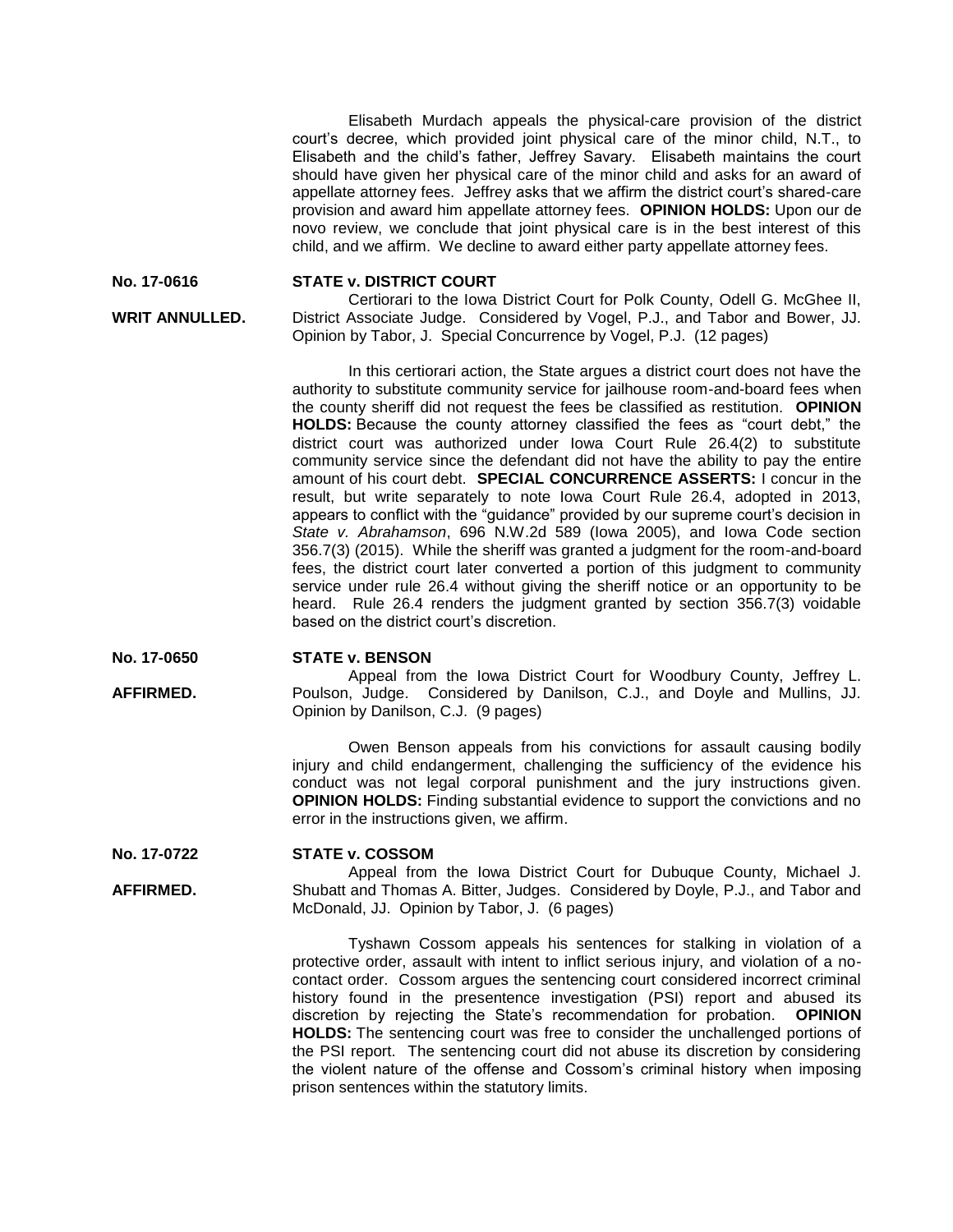#### **No. 17-0758 IN RE ESTATE OF VECELLIO**

Appeal from the Iowa District Court for Linn County, Ian K. Thornhill, Judge. Considered by Danilson, C.J., and Doyle and Mullins, JJ. Opinion by Doyle, J. (8 pages)

Henry Beirnes appeals the order dismissing his personal injury claim against the Estate of Claudia Vecellio as untimely under Iowa Code section 633.410(1) (2014). **OPINION HOLDS:** Beirnes failed to preserve error on his argument regarding the section 633.410(3) exception for claims covered by insurance because he failed to obtain a ruling on the issue before filing his notice of appeal. We affirm the order dismissing Beirnes's claim on the limited issue of whether Beirnes was a reasonably ascertainable creditor; although Beirnes's identity was known, the mere possibility that he could bring a personal injury claim against Vecellio did not render his claim reasonably ascertainable on the facts before us.

#### **No. 17-0827 JOHNSON-KRUEGER v. ALDRICH**

**AFFIRMED.** Appeal from the Iowa District Court for Woodbury County, Jeffrey L. Poulson, Judge. Considered by Vogel, P.J., and Potterfield and Mullins, JJ. Opinion by Vogel, P.J. (4 pages)

> Kim Johnson-Krueger sued Angela J. Aldrich, M.D., her gynecologist, alleging she engaged in professional negligence by performing an unnecessary hysterectomy. **OPINION HOLDS:** Because Johnson-Krueger is unable to produce expert testimony that Dr. Aldrich breached the standard of care, we agree with the district court that she failed to generate a jury question on her professional negligence claims.

#### **No. 17-0828 IN RE MARRIAGE OF O'BRIEN**

Appeal from the Iowa District Court for Woodbury County, Edward A. Jacobson, Judge. Considered by Danilson, C.J., and Doyle and Mullins, JJ. Opinion by Danilson, C.J. (7 pages)

Todd O'Brien appeals from the district court's order denying his petition for modification of the decree dissolving his marriage to Anne O'Brien. Todd maintains there has been a substantial change in circumstances from the time the decree was entered justifying modification of the decree to place physical care of the parties' child, O.O., with Todd. **OPINION HOLDS:** Because we conclude Todd has established a substantial change in circumstances due to Anne's escalated alcohol abuse, we reverse the district court's denial of the petition for modification and remand for entry of a modified decree of dissolution.

#### **No. 17-0854 STANDARD WATER CONTROL SYSTEMS, INC. v. JONES**

**AFFIRMED.**

Appeal from the Iowa District Court for Polk County, Lawrence P. McLellan, Judge. Considered by Vaitheswaran, P.J., and Doyle and Bower, JJ. Opinion by Bower, J. Blane, S.J., takes no part. (7 pages)

Michael and Cori Jones appeal the district court's grant of trial and appellate attorney fees to Standard Water Control Systems, Inc. on remand. **OPINION HOLDS:** We find the district court did not abuse its discretion in awarding trial attorney fees or attorney fees for a previous appeal. We do not award any attorney fees for the present appeal. We affirm the decision of the district court.

# **No. 17-0963 IN RE MARRIAGE OF WALKER** Appeal from the Iowa District Court for Story County, Timothy J. Finn,

**AFFIRMED.**

**REVERSED AND** 

**REMANDED.**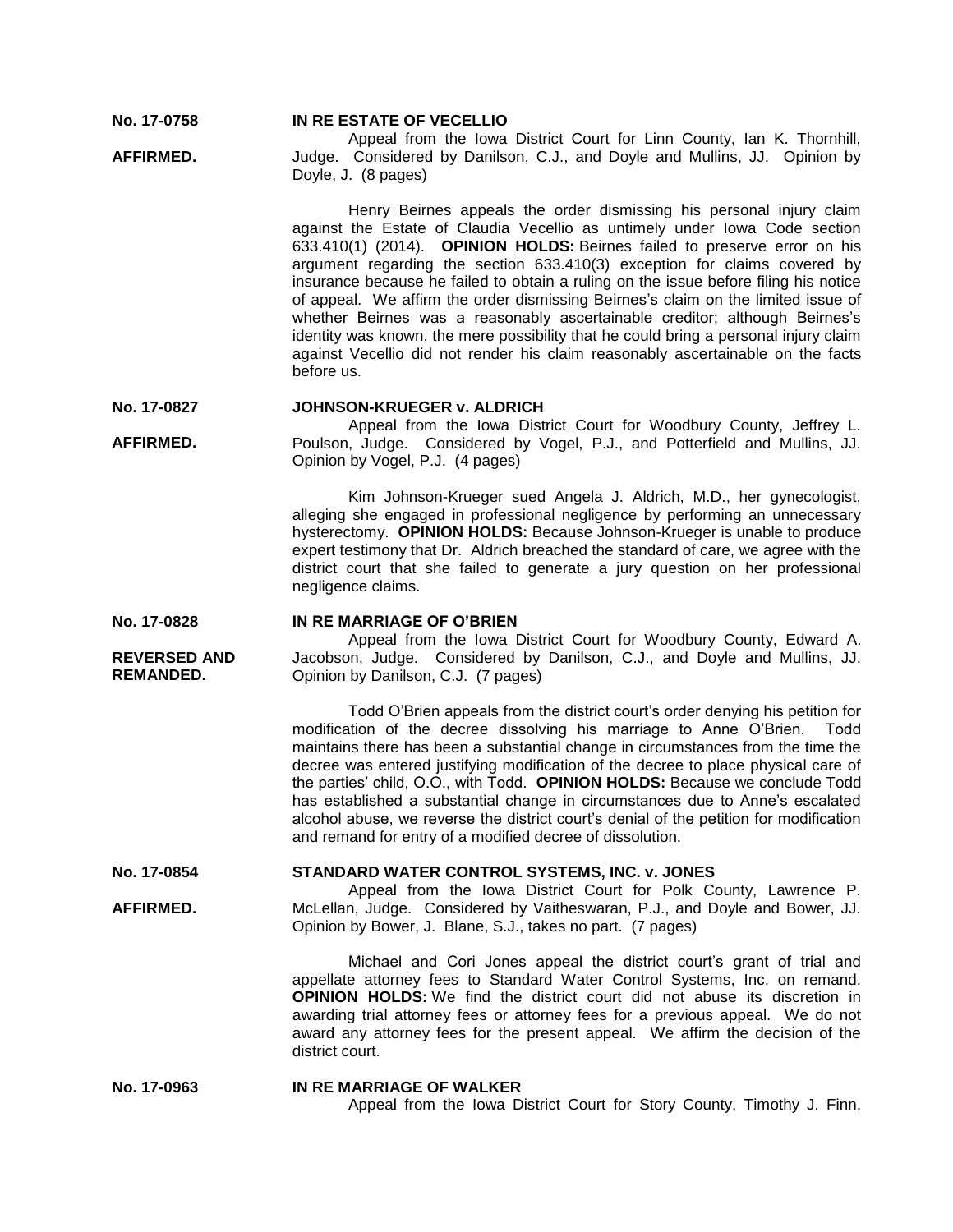## **AFFIRMED AS MODIFIED AND REMANDED.**

Judge. Considered by Vogel, P.J., and Tabor and Bower, JJ. Opinion by Tabor, J. (6 pages)

A mother appeals the child custody provision of her dissolution decree. She argues the district court failed to provide necessary justification for denying her request for joint physical care of her two children. She arques the district court focused too heavily on the assumption of parenting duties since separation and did not consider the care she provided over the course of the children's lives. **OPINION HOLDS:** The district court failed to provide statutorily required reasons for denying the mother's request for joint physical care. After considering the entire history of parental involvement, including circumstances surrounding the separation; the level of respect between the parents; whether any conflict remains between the parents; and the similarities in their parenting strategies, we conclude awarding joint physical care is in the children's best interests. We remand to the district court to establish a shared-physical-care schedule and reassess the decree's child support provisions in light of the changed physical care award.

#### **No. 17-0986 COLLETT v. VOGT**

**AFFIRMED.**

Appeal from the Iowa District Court for Monona County, Jeffrey A. Neary, Judge. Considered by Danilson, C.J., and Doyle and Mullins, JJ. Opinion by Mullins, J. (8 pages)

Kari Vogt appeals a district court ruling on her petition to modify a decree concerning the paternity and custody of her and Mathew Collett's minor child. She contends the district court erred in concluding she did not establish the change in circumstances necessary for modification of the school-selection provision of the original decree. Both parties request an award of appellate attorney fees. **OPINION HOLDS:** We affirm the denial of Kari's petition for modification. We decline to award appellate attorney fees to Kari, and we award appellate attorney fees to Mathew in the amount of \$1000. Costs on appeal are assessed to Kari.

#### **No. 17-1003 IN RE MARRIAGE OF STAHR**

Appeal from the Iowa District Court for Winneshiek County, Margaret L. Lingreen, Judge. Considered by Danilson, C.J., and Doyle and Mullins, JJ. Opinion by Danilson, C.J. (6 pages)

Annette Stahr, now known as Annette Balk, appeals from the denial of her petition to modify the physical-care provisions of her decree of dissolution of marriage to Eric Stahr. She argues the court's findings of fact are not supported by the evidence, there was a change of circumstances warranting modification, and she has shown she can provide the children superior care. **OPINION HOLDS:** After our de novo review, and giving weight to the testimony of the parties' two teenagers because of their age and both appear by their testimony to be mature, intelligent, and have provided a reasonable explanation for their opinion, we find no reason to disturb the trial court's analysis, determinations, and conclusions.

**No. 17-1102**

**AFFIRMED AND** 

**AFFIRMED.**

### **IN RE MARRIAGE OF ORTIZ**

Appeal from the Iowa District Court for Harrison County, Jeffrey L. Larson, Judge. Heard by Danilson, C.J., and Vaitheswaran and Bower, JJ. Opinion by Danilson, C.J. (13 pages)

**REMANDED FOR ENTRY OF NUNC PRO TUNC ORDER.**

Alisha Ortiz appeals from the district court's order following a trial for dissolution of her marriage to Armando Scott Ortiz (Scott) and the court's corresponding custody determination regarding the parties' two children, K.O. and T.O. Alisha contends the court (1) failed to dissolve the parties' marriage, (2)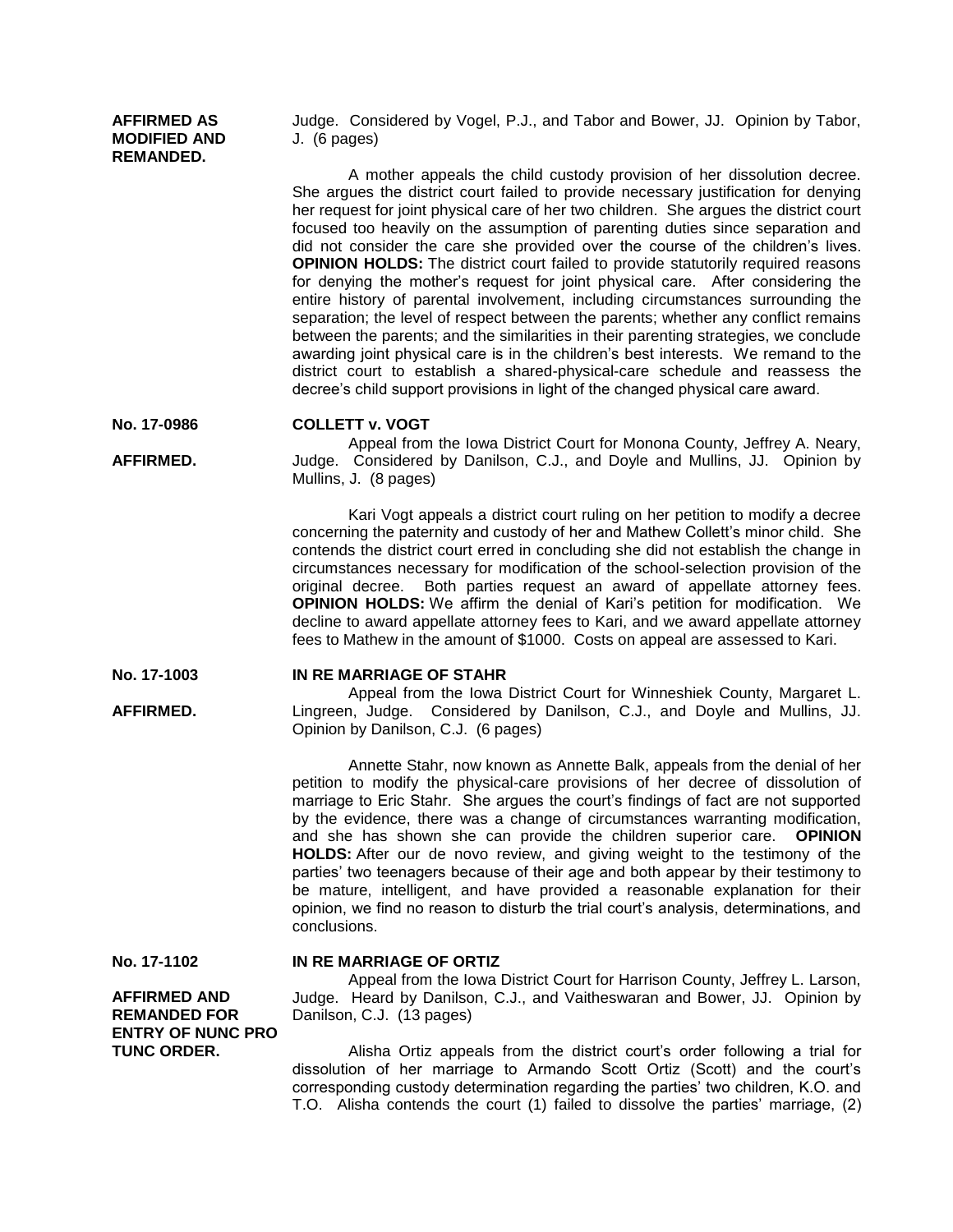should have granted Alisha physical care of the children, (3) failed to correctly change Alisha's last name, and (4) abused its discretion in denying Alisha's request for attorney fees. Both parties request appellate attorney fees. **OPINION HOLDS:** We find no error or abuse of discretion in the district court's physical-care and attorney-fees determinations, and affirm. To address the court's errors regarding the failure to address the dissolution of the marriage and Alisha's name change, we remand to the district court for entry of a nunc pro tunc order amending the decree to expressly dissolve the marriage and change Alisha's last name to "Curnyn." We deny the parties' requests for appellate attorney fees.

**No. 17-1564 IN RE A.S.**

**AFFIRMED.** Appeal from the Iowa District Court for Keokuk County, Crystal S. Cronk, District Associate Judge. Considered by Doyle, P.J., and Tabor and McDonald, JJ. Opinion by Doyle, P.J. (5 pages)

> A mother appeals the termination of her parental rights under Iowa Code chapter 600A (2017). **OPINION HOLDS:** Clear and convincing evidence establishes the mother abandoned the child; the mother failed to provide financial support or visit the child monthly during an eighteen-month period, and termination is in the child's best interest. The mother failed to preserve error on her due process claim, but, regardless, she was afforded due process.

**No. 17-1722 IN RE B.B.**

**AFFIRMED.** Appeal from the Iowa District Court for Dallas County, Virginia Cobb, District Associate Judge. Considered by Doyle, P.J., and Tabor and McDonald, JJ. Opinion by Doyle, P.J. (6 pages)

> A father appeals the termination of his parental rights to his child. **OPINION HOLDS:** We find there are grounds for termination of the father's parental rights pursuant to section 232.116(1)(h) (2017), termination is in B.B.'s best interests, and no section 232.116(3) factor precludes the need for termination. Because of the father's lack of progress in this case, an extension of time is unwarranted and contrary to the child's best interests. Therefore, we affirm the termination of the father's parental rights.

**No. 17-1728 IN RE M.H.**

**AFFIRMED.** Appeal from the Iowa District Court for Scott County, Christine Dalton Ploof, District Associate Judge. Considered by Danilson, C.J., and Vaitheswaran and Bower, JJ. Opinion by Vaitheswaran, J. (4 pages)

> A mother appeals the termination of her parental rights to two children, born in 2014 and 2016. She contends termination was not in the children's best interests and, specifically, the district court should have granted her additional time to work towards reunification. **OPINION HOLDS:** We affirm the termination of the mother's parental rights to the two children.

**No. 17-1781 IN RE D.H.-W.**

**AFFIRMED.** Appeal from the Iowa District Court for Buena Vista County, Mary L. McCollum Timko, Associate Juvenile Judge. Considered by Danilson, C.J., and Vaitheswaran and Bower, JJ. Opinion by Bower, J. (7 pages)

> A mother appeals the termination of her parental rights. **OPINION HOLDS:** We find the termination was supported by clear and convincing evidence and termination is in the best interest of the child.

**No. 17-1845 IN RE S.H.**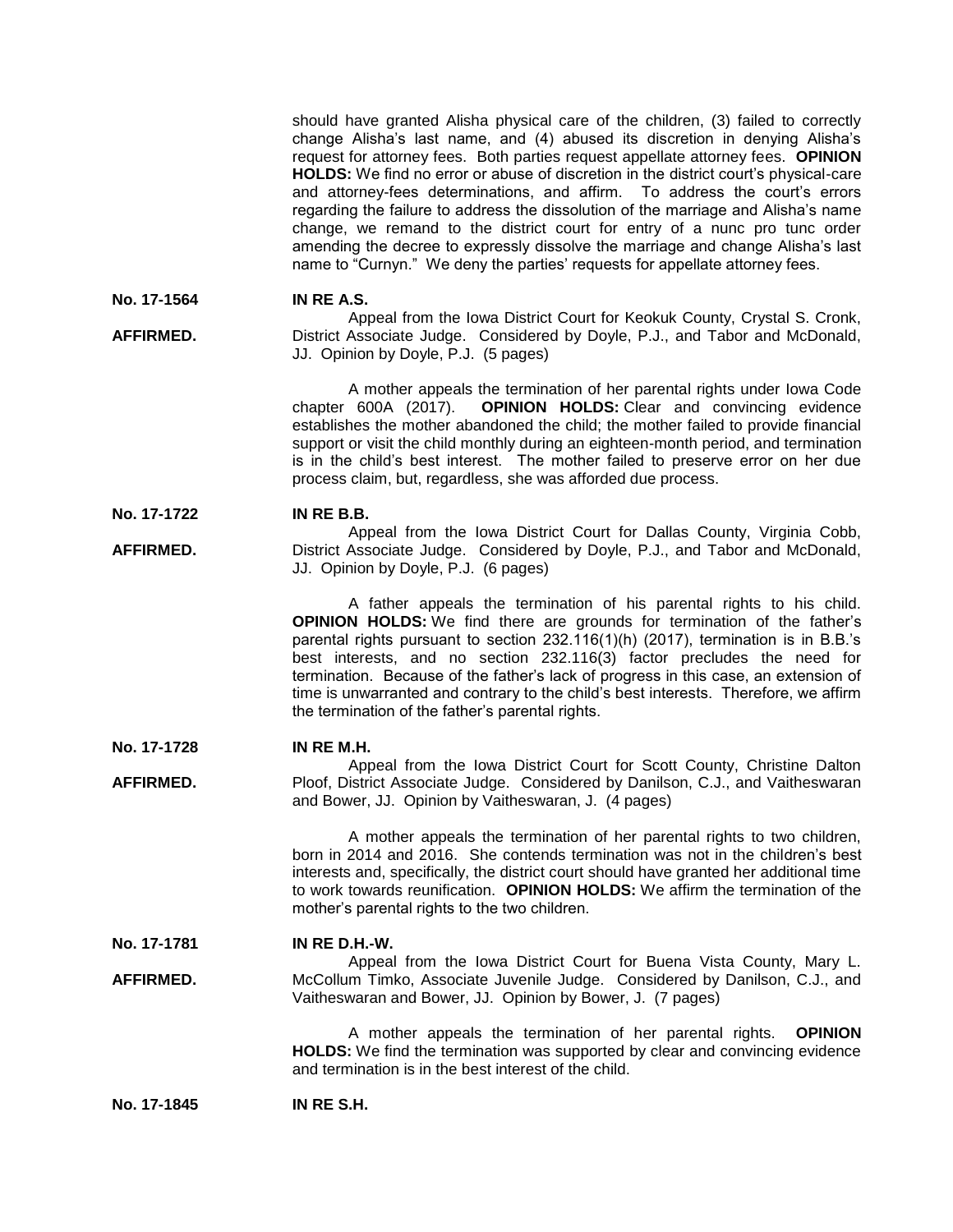**AFFIRMED.** Appeal from the Iowa District Court for Linn County, Susan F. Flaherty, Associate Juvenile Judge. Considered by Danilson, C.J., and Vaitheswaran and Bower, JJ. Opinion by Danilson, C.J. (6 pages)

> A mother appeals from the order terminating her parental rights to S.H., pursuant to Iowa Code section 232.116(1)(h) (2017). While the mother concedes the child is three years of age, has been adjudicated a child in need of assistance, and has been out of the mother's custody since July 2016, *see* Iowa Code § 232.116(1)(h)(1)–(3), she challenges the trial court's finding that the child cannot be returned to her at present. **OPINION HOLDS:** The mother has failed to show any sustained progress, S.H. has waited longer than the statutory six-month time frame for her mother to become a stable parent, and S.H. deserves and needs stability now. We affirm.

**No. 17-1869 IN RE M.B.**

**AFFIRMED.** Appeal from the Iowa District Court for Linn County, Barbara H. Liesveld, District Associate Judge. Considered by Vogel, P.J., and Tabor and Bower, JJ. Opinion by Tabor, J. (8 pages)

> A mother appeals the termination of her parental rights to her three children. She challenges the statutory grounds supporting termination. She also argues the State did not make reasonable efforts toward reunification, termination is not in the children's best interests, and the parent-child bond should preclude termination. **OPINION HOLDS:** The statutory grounds supporting termination are supported because the children could not be returned to the mother's home without risk of harm, and the State made reasonable efforts toward reunification. Termination is in the children's best interests and the mother's bond with the children is not so strong as to preclude termination.

**No. 17-1880 IN RE B.S.**

**AFFIRMED.** Appeal from the Iowa District Court for Polk County, Colin J. Witt, District Associate Judge. Considered by Vogel, P.J., and Potterfield and Mullins, JJ. Opinion by Mullins, J. (4 pages)

> A father appeals a juvenile court order terminating his parental rights. **OPINION HOLDS:** We affirm the termination of the father's parental rights.

**No. 17-1893**

### **IN RE M.D.**

**AFFIRMED ON BOTH APPEALS.** Appeal from the Iowa District Court for Scott County, Christine Dalton Ploof, District Associate Judge. Considered by Vogel, P.J., and Potterfield and Mullins, JJ. Opinion by Potterfield, J. (6 pages)

> The mother and father separately appeal the termination of their parental rights to their three children. On appeal, both parents maintain their parental rights should not have been terminated because (1) there is not clear and convincing evidence to support the statutory grounds for termination, (2) it is not in the best interests of the children, and (3) a permissive factor weighs against termination. Additionally, the father claims the oldest child should have been appointed an attorney separate from the guardian ad litem. **OPINION HOLDS:** While the parents made strides in some areas during the pendency of this case, the children would still have been at risk of suffering an adjudicatory harm if returned to their parents' care at the time of the termination hearing. Thus, there is clear and convincing evidence to support termination under section 232.116(1)(f) (2017). Because it is in the children's best interests and no permissive factor weighs against termination, we affirm on both appeals.